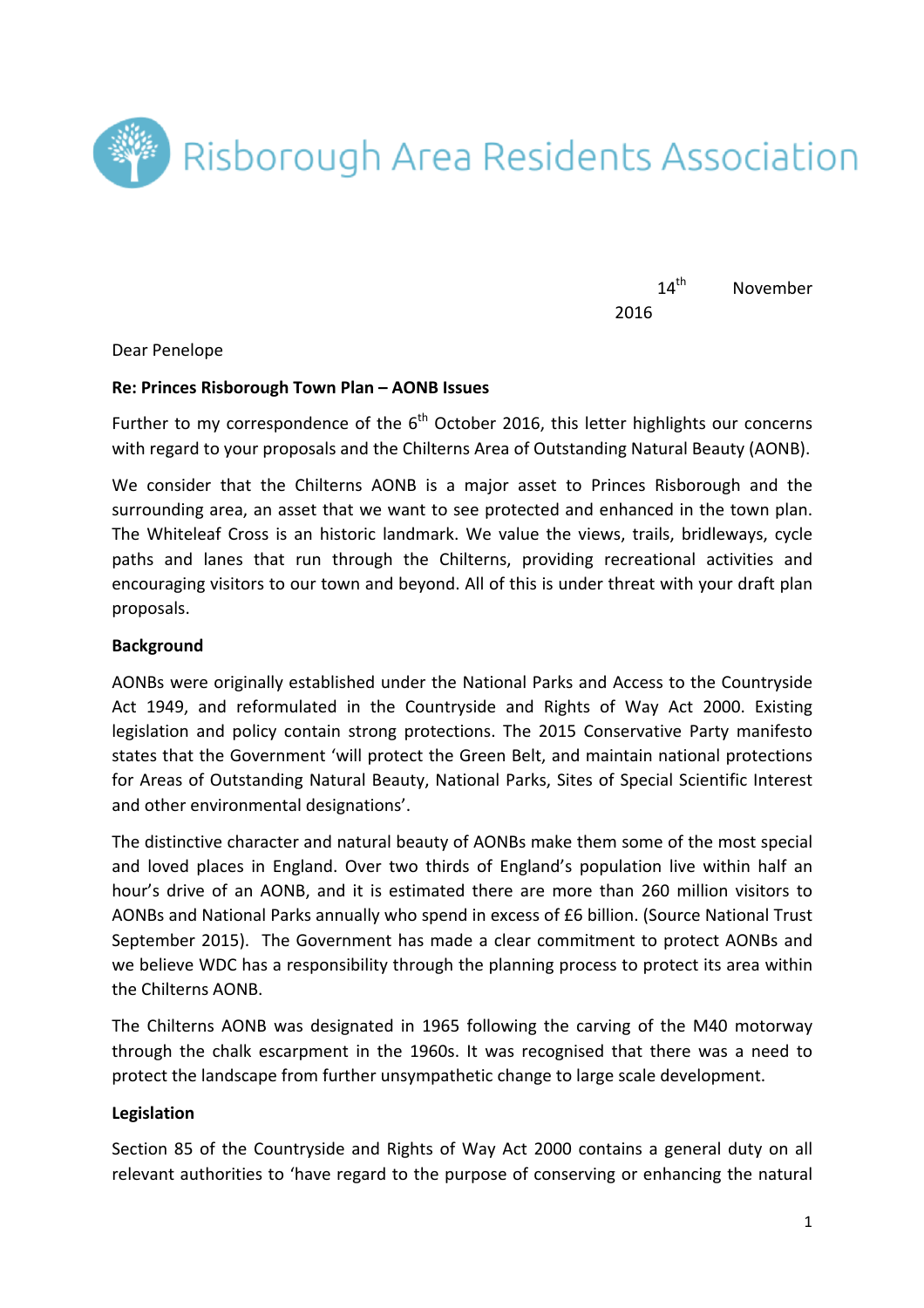beauty' of AONBs when coming to any decisions or carrying out activities relating to or affecting land within these areas. Activities and developments outside the boundaries of AONBs that have an impact within the designated area are also covered by the 'duty of regard'. This is a significant requirement about which local planning authorities are reminded in the Planning Practice Guidance (Natural Environment paragraph reference ID 8-003-20140306). The requirement is to enquire whether an AONB will be 'enhanced' by a proposal as well as 'conserved' by it.

The National Planning Policy Framework (NPPF) is the principal document setting out the Government's national policies on land use planning, and contains policies specific to protected landscapes (including AONBs) at paragraphs 115 and 116.

Paragraph 115: Great weight should be given to conserving landscape and scenic beauty in National Parks, the Broads and Areas of Outstanding Natural Beauty, which have the highest status of protection in relation to landscape and scenic beauty. The conservation of wildlife and cultural heritage are important considerations in all these areas, and should be given great weight in National Parks and the Broads.

Paragraph 116: Planning permission should be refused for major developments in these designated areas except in exceptional circumstances and where it can be demonstrated they are in the public interest. Consideration of such applications should include an assessment of:

- The need for the development, including in terms of any national considerations, and the impact of permitting it, or refusing it, upon the local economy;
- The cost of, and scope for, developing elsewhere outside the designated area, or meeting the need for it in some other way; and
- Any detrimental effect on the environment, the landscape and recreational opportunities, and the extent to which that could be moderated.'

# **Questions**

**Q.** Can you advise how WDC has carried out its duty with regard to the statutory purposes of AONBs to 'conserve or enhance the natural beauty' of the Chilterns AONB?

**Q.** NPPF paragraph 115 requires that in any decision "great weight should be given to conserving landscape and scenic beauty" in AONBs. This applies not only to developments proposed within an AONB but if proposed in its setting such that the AONB would be affected. Particularly relevant for example with regard to views from (and to) Whiteleaf Cross and other vantage points and trails around Princes Risborough and the Alscot Conservation Area. Have you given great weight to conserving the landscape and scenic **beauty around Princes Risborough and if so how?** 

**Q.** In the draft town plan you proposed 2500 new houses within our AONB setting, including 'higher density housing' abutting the Alscot Conservation Area. How does this demonstrate giving great weight to conserving landscape and scenic beauty and the conservation of wildlife and cultural heritage as required by NPPF paragraph 115?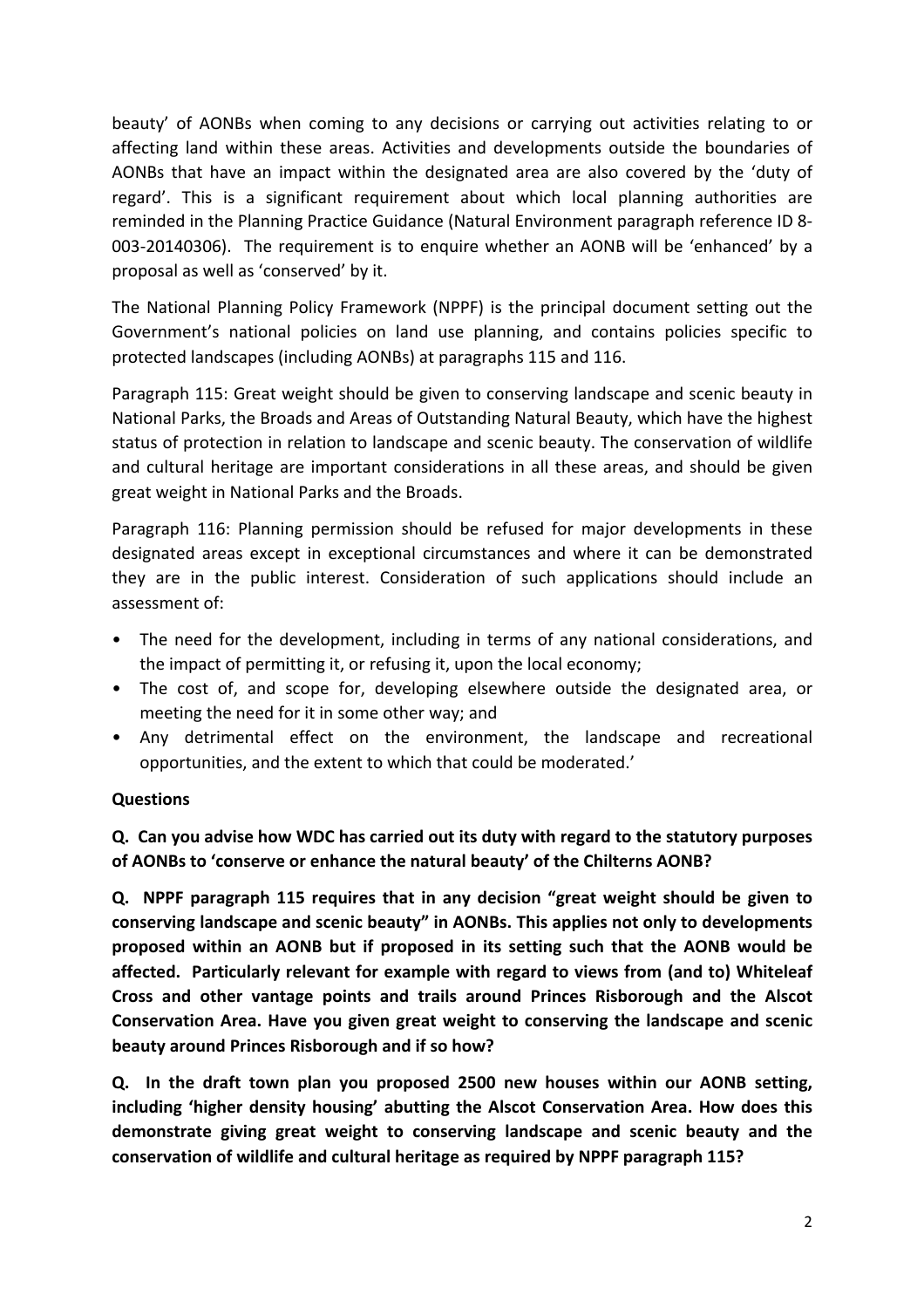

**Q.** Do you accept that the latest relief road proposal by WDC, and the likely extra burden of housing at the Culverton Farm location represent 'major' development within the AONB for the purposes of applying NPPF paragraph 116? If not can you explain why not?

**Q.** With regard to the relief road development within the AONB and in applying NPPF paragraph 116, do you consider there are 'exceptional circumstances' to justify permission and that the development is 'in the public interest'? If so can you explain your rationale **for this?**

**Q. With regard to NPPF paragraph 116 and considering your objective to 'cherish the Chilterns', why are you proposing new relief road options within the AONB? Can you please provide greater transparency on the scope and accurate cost proposals to justify** this, and have you considered meeting this in some other way (as suggested in our road infrastructure letter of 17<sup>th</sup> October 2016)? Have you considered the detrimental effect on the environment, the landscape and recreational opportunities of this proposal?

# **National Perspective**

We recognise the need to increase the supply of housing but we also want to ensure that this is through sustainable development. We believe that the Government and its Ministers have been clear that protection from inappropriate development is a priority in AONB's.

On 10th January 2013 Nick Boles, Minister for Planning, told a Policy Exchange conference on housing:

"Nothing that I have said and nothing that this Government has done will undermine the protection of National Parks, SSSIs, AONBs and the Green Belt. Or stop good agricultural land being used for farming. Or prevent councils from identifying ancient woodland and green spaces that local people want to protect."

We question whether WDC are aligned with this message both in terms of the need for sustainable development and the prioritisation of our AONB from inappropriate development.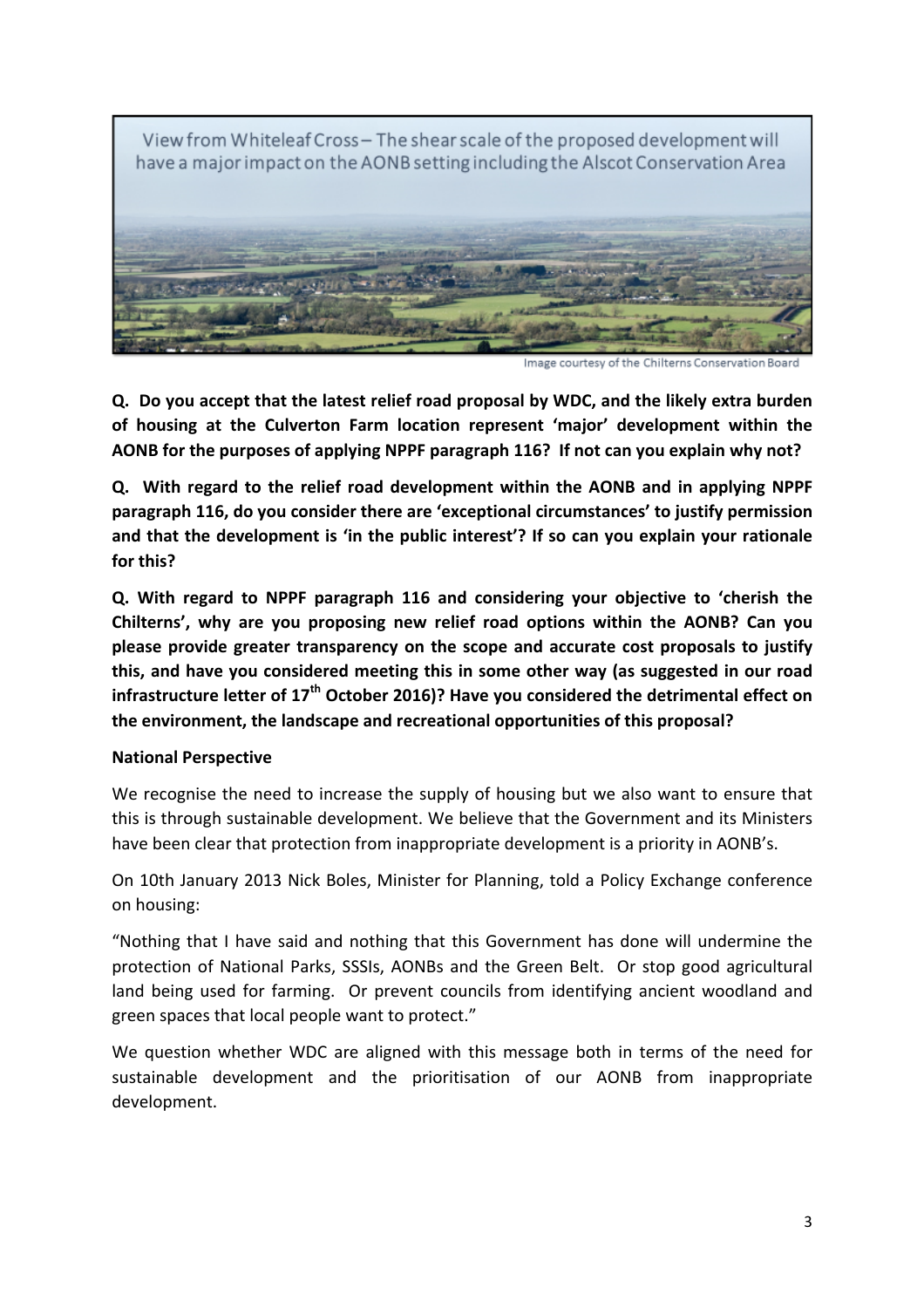### **Case Law**

We would draw your attention to some relevant case law that is appropriate to both your housing and road proposals for Princes Risborough.

First the case of the Kent International Gateway, a large development adjacent to the Kent Downs AONB. It illustrates an application of the approach to settings. (Source Green Balance Planning Consultants 2015)

This was a proposal for a road/rail freight interchange on the eastern outskirts of Maidstone, separated along its 2.5km northern boundary from the Kent Downs AONB only by the M20 motorway and in the setting of the Kent Downs AONB.

Paragraph 20 of the Secretary of State's decision letter on 5 August 2010 stated:

"The Secretary of State agrees with the Inspector's conclusion that the appearance and scale of the development would be alien and out of character with the countryside and the existing built-form of neighbouring settlements, and that it would cause substantial harm to the setting of the AONB (Inspector's Report 18.45). Given the importance and value of the open countryside which currently forms the appeal site and of the AONB which adjoins it, and given the harm the proposal would cause to them, the Secretary of State agrees that substantial weight should be given to these matters in the determination of the appeal (IR 18.52)." 

In rejecting the appeal, the Secretary of State concluded in his paragraph 36:

"A number of factors weigh against the proposal, including the loss of a large area of open countryside, substantial harm to the setting of the Kent Downs AONB, serious damage to the attractiveness and amenity value of the bridleways and footpath that cross the site, failure to preserve or enhance the character of the Holy Cross and Bearsted Green Conservation Areas and the cumulative adverse impact on Bearsted."

A legal precedence has been created in a development proposal near Dover and Campaign to Protect Rural England (CPRE) prevailing in a battle against plans to build around 500 homes at Farthlingoe. CPRE's challenges were that the grant of planning permission had failed to afford sufficient weight to paragraphs 115 and 116 of the NPPF concerning the protection of scenic beauty and that Dover District Council had failed to give adequate reasons for its decision. The permission concerned a site partly within an AONB.

In the judgement rejecting the development (September 2016), Lord Justice Laws noted that "the scale of the proposed development is unprecedented in an AONB". He said: "A local planning authority which is going to authorise a development which will inflict substantial harm on an AONB must surely give substantial reasons for doing so."

We believe there are many similarities in these cases with regard to your proposals in relation to the Chilterns AONB and important messages that WDC should take notice of.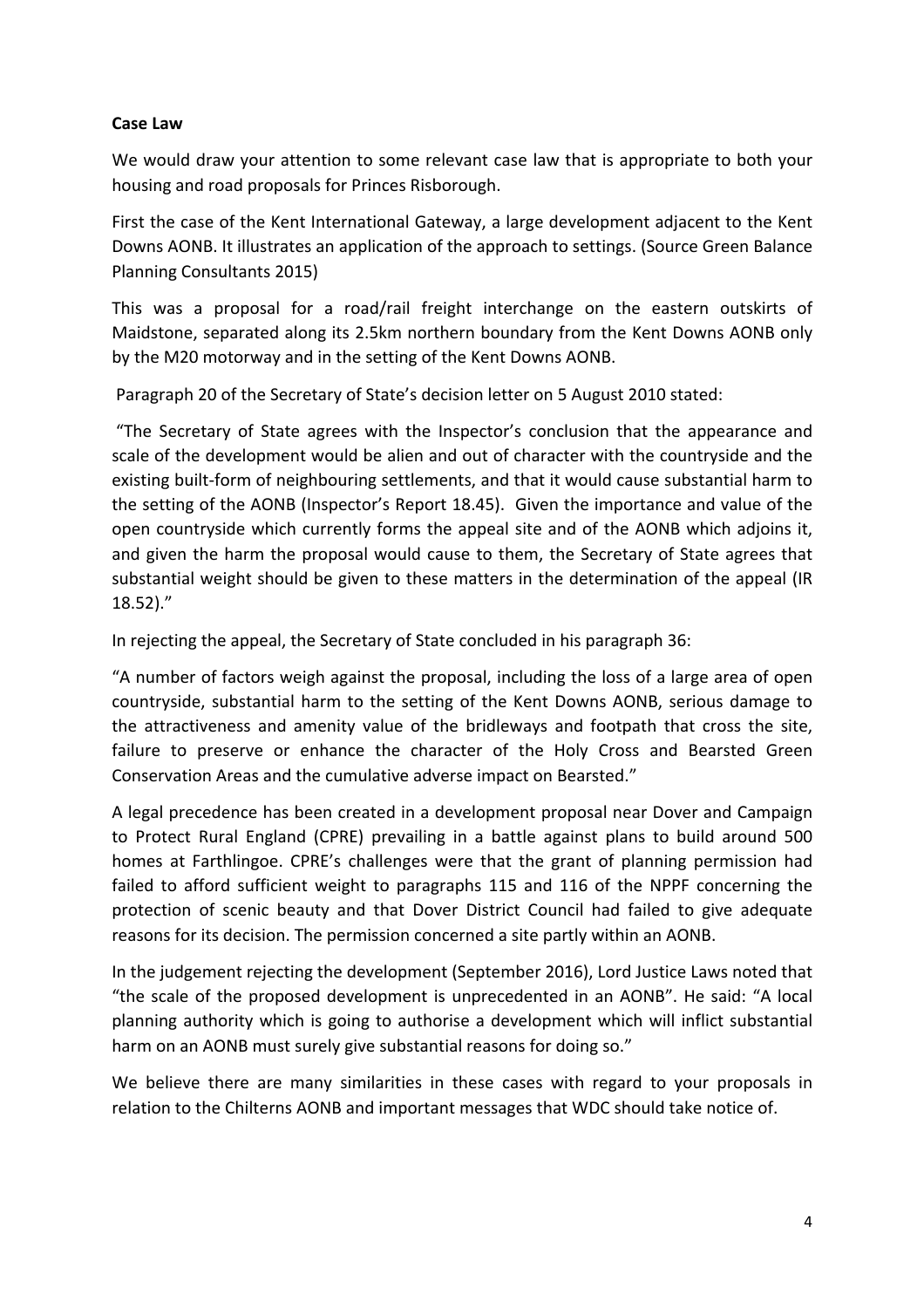**Q) Given the existence of this case, which we presume you are aware of, please can you**  explain how the Princes Risborough area expansion plan is not contrary to this case law?

### **Summary**

We consider that the Princes Risborough town plan must address all relevant legislation related to protecting and enhancing the Chilterns AONB, including the legislation referred to above. It must also be seen to address this with transparency and substantiation, convincing our community that WDC really does 'cherish the Chilterns' and that these are not just warm words included in the draft Local plan that you have no intention of delivering on.

Your report to the Wycombe District Cabinet meeting of the 6 June 2016 stated your intentions of, 'attaching great weight to the Chilterns AONB' and 'Only limited development is proposed in the AONB in carefully assessed locations.' This is not something we have witnessed so far in your proposals.

The town plan needs to have the support of the community and be driven from the bottom up if it is to be deliverable. Our AONB is precious to us and to date we have seen little evidence to suggest that WDC is aligned with the wishes of the community on this issue.

We would appreciate acknowledgement of your receipt of this letter and a response to the questions we have raised above.

On behalf of the RARA committee and membership

Yours sincerely

Linda

Linda Cannon Clegg

**Chairman RARA**

### **Copied to:**

**Rt. Hon. John Bercow** Member of Parliament

**Rt. Hon. David Liddington Member of Parliament** 

**Karen Satterford** Chief Executive WDC

**David Johncock** Cabinet Member for Planning WDC

**Alan Turner** District Councillor The Risboroughs and Deputy Cabinet Member for Planning **WDC** 

**David Knights District Councillor The Risboroughs**